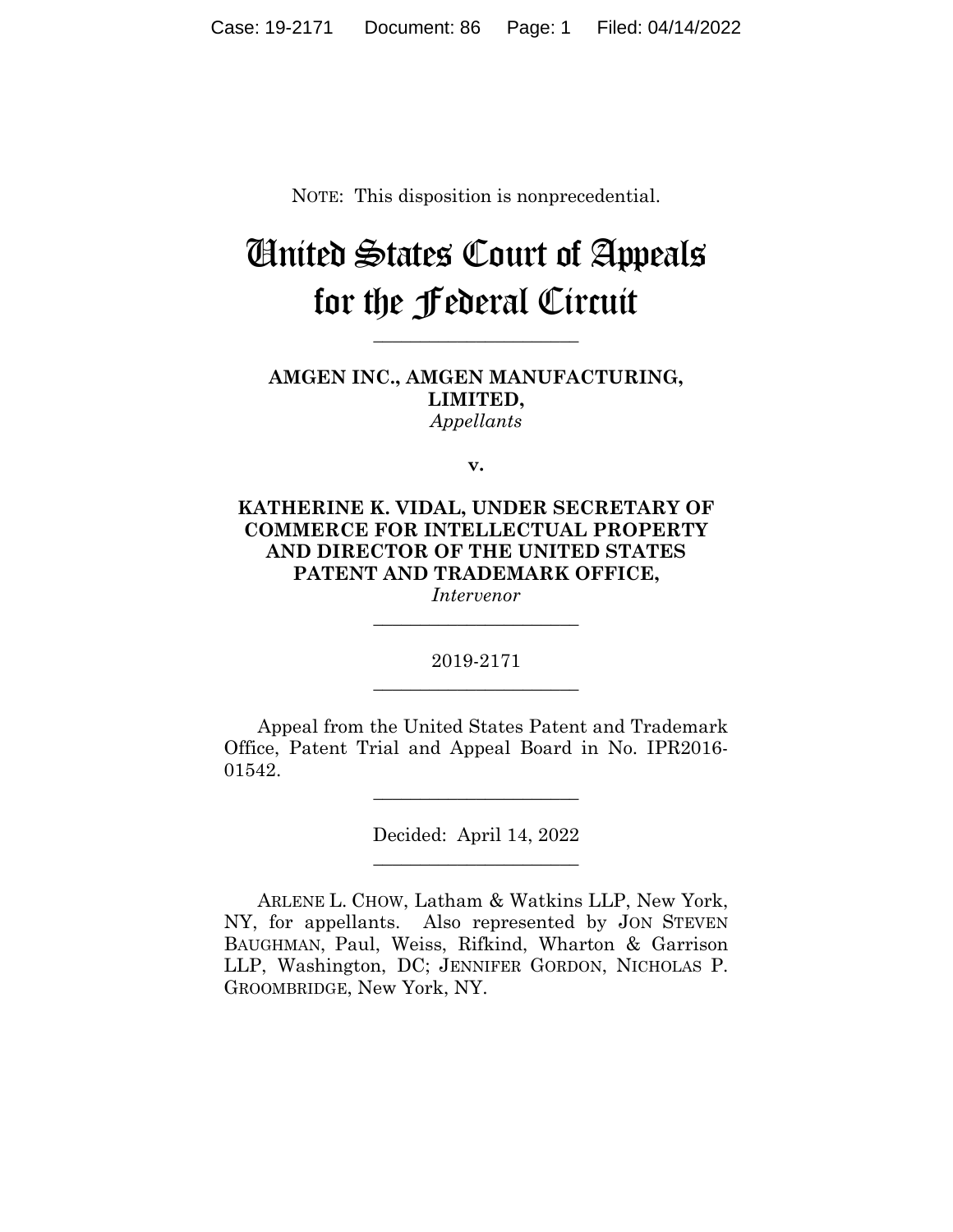THOMAS W. KRAUSE, Office of the Solicitor, United States Patent and Trademark Office, Alexandria, VA, for intervenor. Also represented by AMY J. NELSON; MAUREEN DONOVAN QUELER.

### Before CHEN, SCHALL, and STOLL, *Circuit Judges.*

 $\mathcal{L}_\text{max}$  and  $\mathcal{L}_\text{max}$  and  $\mathcal{L}_\text{max}$  and  $\mathcal{L}_\text{max}$ 

### CHEN, *Circuit Judge*.

Appellants Amgen Inc. and Amgen Manufacturing Ltd. (collectively, Amgen) appeal a Final Written Decision and reconsideration of the same by the Patent Trial and Appeal Board (Board) in an *inter partes* review proceeding involving U.S. Patent No. 8,952,138 ('138 patent). The Board determined that claims 1–24 of the '138 patent are unpatentable under 35 U.S.C. § 103(a). Amgen appeals the Board's construction of the claim term "final thiol-pair ratio" and determination that claims 1–24 are unpatentable. For the following reasons, we *reverse*.

### **BACKGROUND**

The '138 patent explains that when recombinant proteins are formed in non-mammalian expression systems (e.g., bacterial cells), they can precipitate into limited-solubility aggregates of misfolded proteins called "inclusion bodies." '138 patent at col. 1 ll. 20–24. To obtain properly folded proteins from inclusion bodies, practitioners developed various methods to accomplish refolding. *Id.* at col. 1 ll. 36–38. Such methods generally include steps of (1) extracting the inclusion bodies from the expression system; (2) solubilizing the inclusion bodies in a solubilization buffer, which disassembles the inclusion bodies into individual protein chains and unfolds the proteins; and (3) diluting or washing the unfolded proteins in a refolding buffer, which causes the proteins to refold in the proper manner. *Id.* col. 1 ll. 38–51.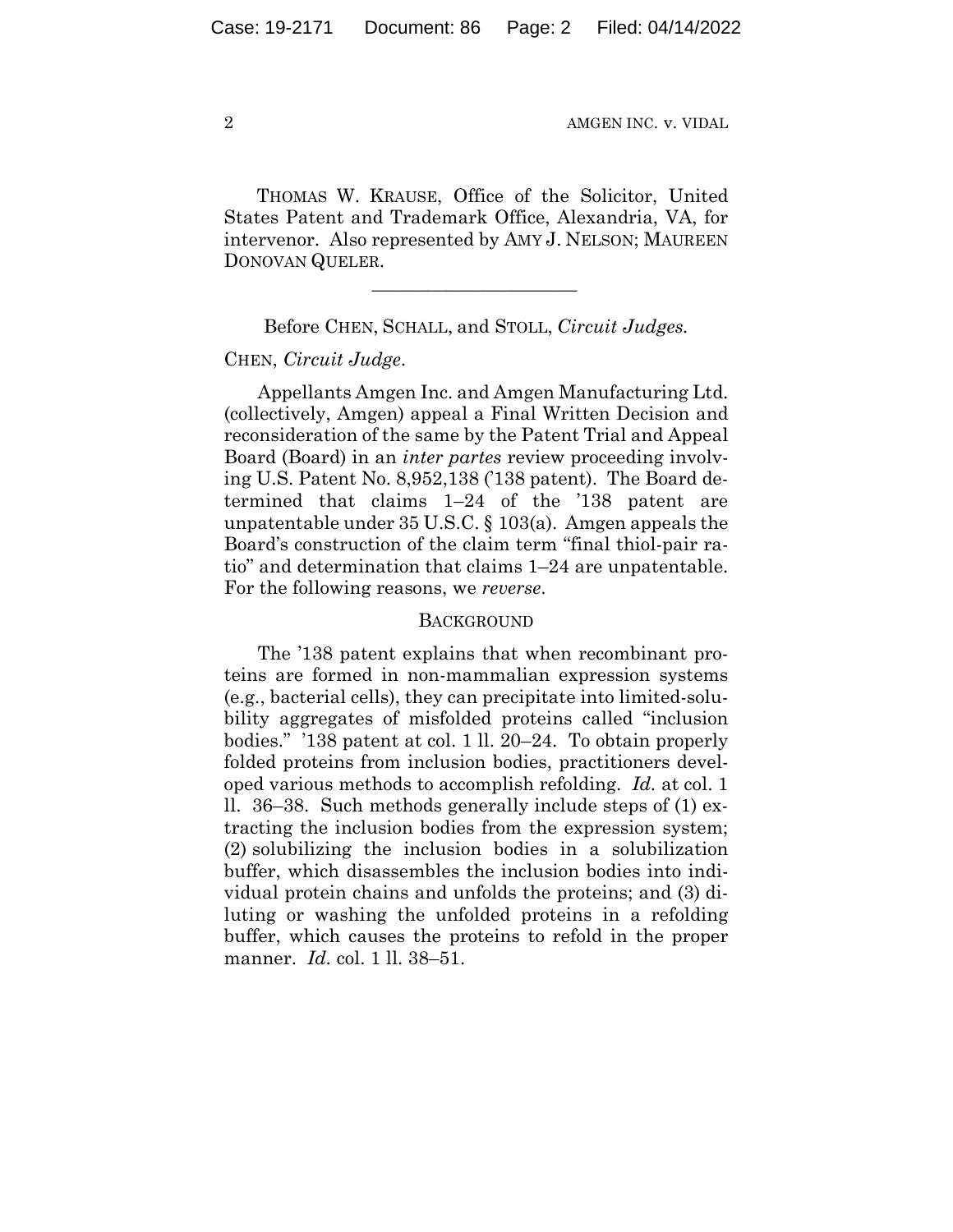The '138 patent claims methods for refolding proteins at high concentrations using a controlled reduction-oxidation (redox) reaction. *See* '138 patent at claims 1–24; *see also id.* at col. 1 ll. 11–14, col. 2 ll. 52–61. Claim 1 is the only independent claim, and claims 2–24 depend therefrom.

In its Final Written Decision, the Board construed "final thiol-pair ratio," recited in claim 1, to mean "the relationship of the reduced and oxidized redox species used in the redox component of the refold buffer as defined by the [following] equation":

# $[reductant]^2$  $[oxidant]$

*Apotex Inc. v. Amgen Inc.*, IPR2016-01542, 2018 WL 935620, at \*4 (P.T.A.B. Feb. 15, 2018) (*Final Written Decision*). Based on this construction of "final thiol-pair ratio," the Board determined that Petitioners Apotex Inc. and Apotex Corp. (collectively, Apotex) had demonstrated that claim 1 is unpatentable over Schlegl<sup>1</sup> in view of Hevehan.<sup>2</sup> J.A. 40–47, 62. Since Amgen did not separately argue the patentability of dependent claims 2–17 and 19–24, the Board concluded claims 2–17 and 19–24 are also unpatentable. J.A. 47–55, 58–60. Although the Board was initially unpersuaded that Apotex had demonstrated that claim 18 was unpatentable, the Board later reconsidered and amended its *Final Written Decision* to find claim 18 unpatentable. *Apotex Inc. v. Amgen Inc.*, No. IPR2016-01542, 2019 WL 2180042, at \*5–6 (P.T.A.B. May 20, 2019); *see also Final Written Decision*, at \*18.

<sup>1</sup> U.S. Patent Pub. No. 2007/0238860. J.A. 248–60.

<sup>2</sup> Diane L. Hevehan & Eliana De Bernardez Clark, *Oxidative Renaturation of Lysozyme at High Concentrations*, 54 Biotechnology & Bioengineering 221 (1997). J.A. 261–270.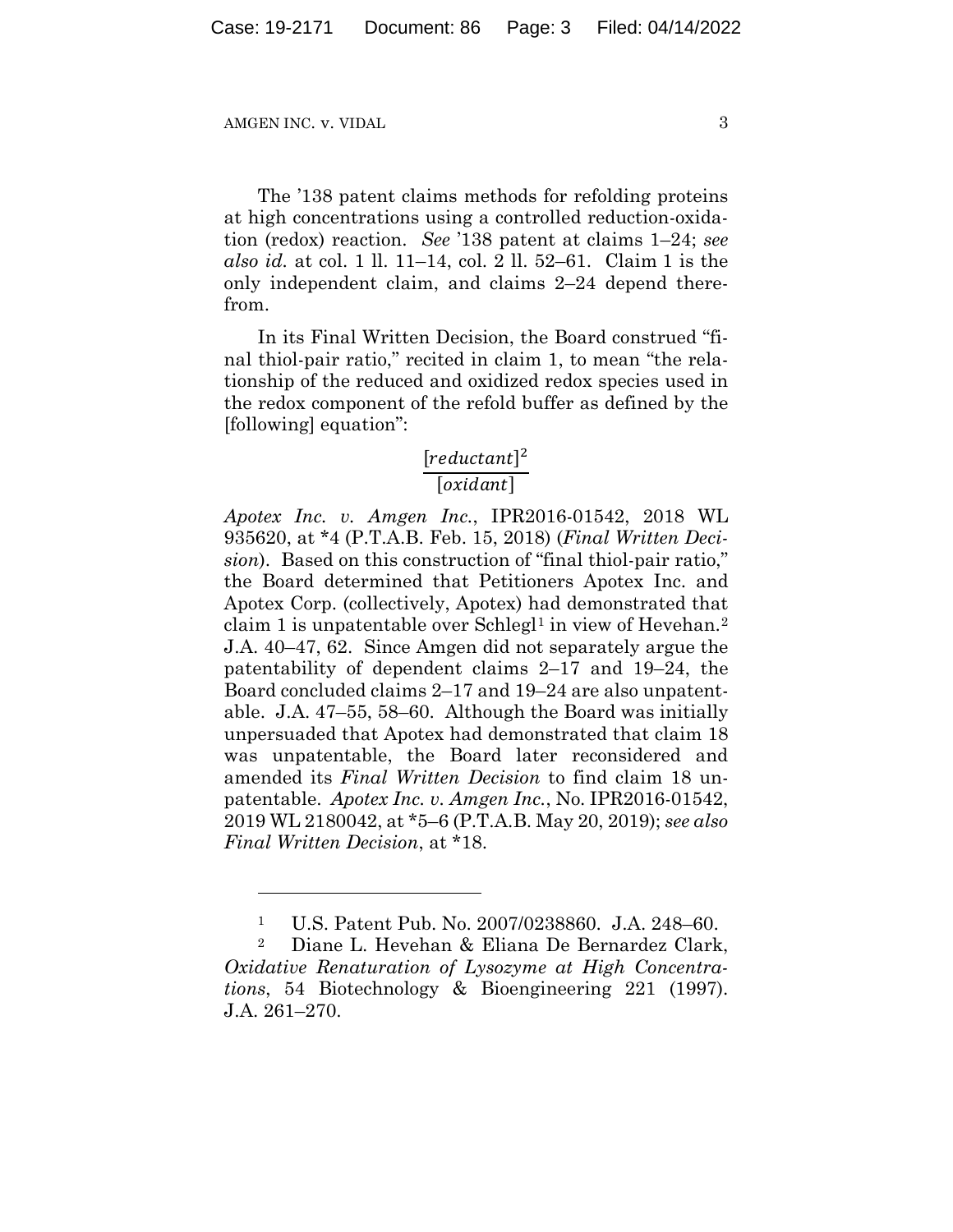Amgen appeals the Board's construction of "final thiolpair ratio" and unpatentability determinations based on the same. Apotex informed this Court that it would not participate in the appeal, ECF No. 2, and the U.S. Patent and Trademark Office (Patent Office) intervened to defend the Board's decision, ECF No. 11. We have jurisdiction under 28 U.S.C. § 1295(a)(4)(A).

#### **DISCUSSION**

# A

Because Apotex filed its petition for *inter partes* review before November 13, 2018, we apply the broadest reasonable interpretation claim construction standard. *Valve Corp. v. Ironburg Inventions Ltd.*, 8 F.4th 1364, 1380 n.14 (Fed. Cir. 2021). There being no dispute here about findings or evidence of facts extrinsic to the patent, we conduct a de novo review of the Board's determination of the broadest reasonable interpretation of the claim language. *See In re Cuozzo Speed Techs., LLC*, 793 F.3d 1268, 1279–80 (Fed. Cir. 2015); *Microsoft Corp. v. Proxyconn, Inc.*, 789 F.3d 1292, 1297 (Fed. Cir. 2015).

Obviousness is a question of law based on underlying factual determinations. *Facebook, Inc. v. Windy City Innovations, LLC*, 973 F.3d 1321, 1339 (Fed. Cir. 2020). We review the Board's legal conclusions de novo and its factual findings for substantial evidence. *ACCO Brands Corp. v. Fellowes, Inc.*, 813 F.3d 1361, 1365 (Fed. Cir. 2016).

B

Amgen argues the Board misconstrued "final thiol-pair ratio" because claim 1's "language makes clear that the redox component is a distinct volume from the refold buffer, and it is that *redox component* [rather than the refold buffer] that comprises the claimed 'final thiol-pair ratio.'" *See* Appellant's Br. 41–42, 43. Since the thiol-pair ratio (TPR) equation is volume-dependent, the TPR value will be different when calculated in the redox component versus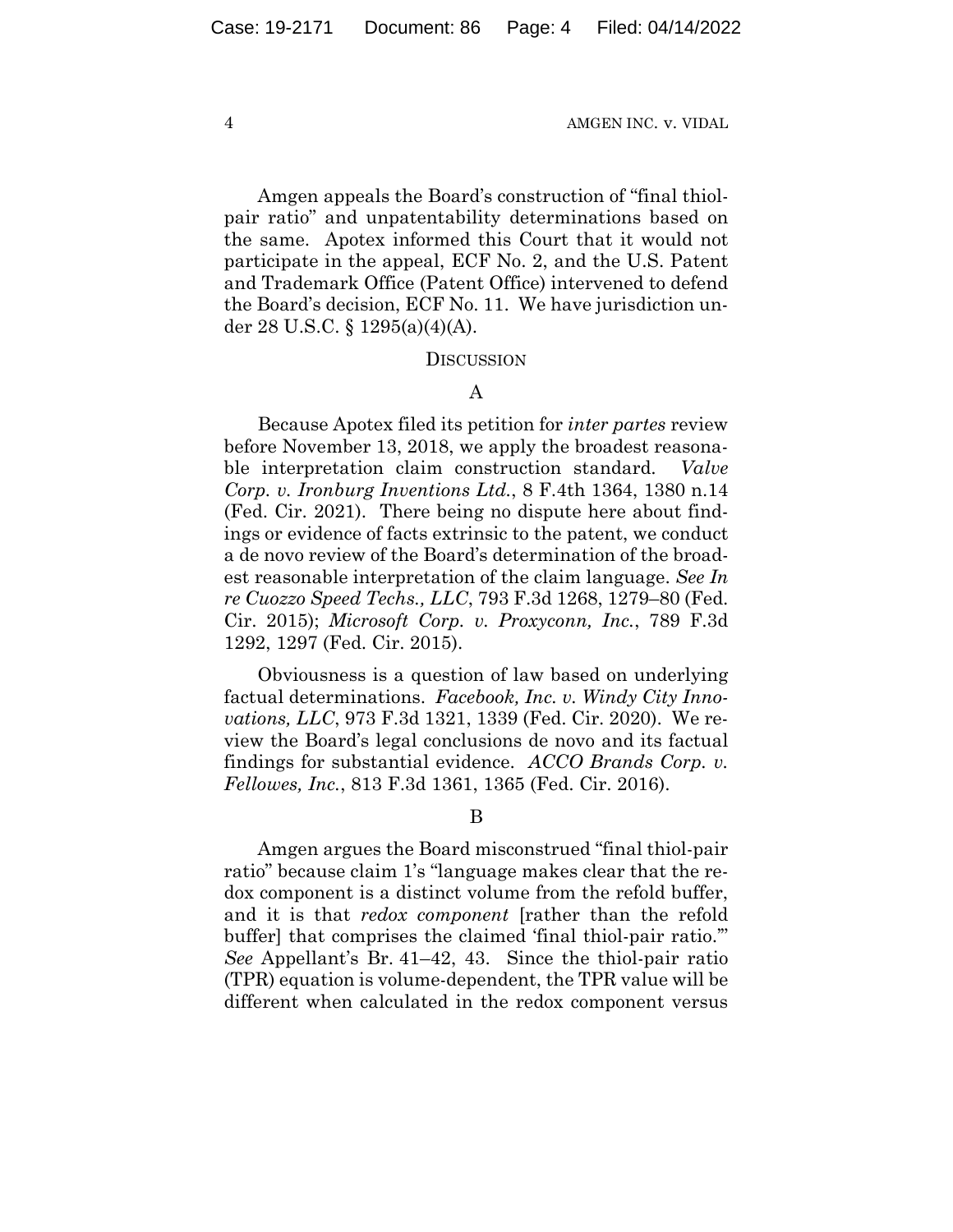the refold buffer. *Id.* at 40–41, 43–44. The Patent Office responds that redox component is not, and need not be, a separate volume from the refold buffer. Intervenor's Br. 36–37. The Patent Office assumes that the only way to give meaning to the word "final" in "final thiol-pair ratio" and make sense of the '138 patent's claims and specification is to understand "final thiol-pair ratio" in the context of the ultimate solution—i.e., the refold mixture—rather than specific ingredients therein—e.g., the redox component. *Id.* at 38–39. We agree with Amgen.

Claim 1 recites "contacting the protein with a refold buffer comprising a redox component comprising a final thiol-pair ratio. . . . to form a refold mixture." '138 patent at claim 1. A straightforward reading of the claim language indicates that the "final thiol-pair ratio" is an attribute *of the redox component*. *Id.* Additionally, the '138 patent specification distinguishes between "final thiol-pair ratio,"3 "buffer thiol-pair ratio,"4 and "system thiol-pair ratio,"5 which respectively correspond to TPR values calculated in the "redox component," "refold buffer," and "refold

<sup>3 &</sup>quot;In various embodiments the *redox component* has a final thiol-pair ratio." '138 patent at col. 2 ll. 62–64 (emphasis added); *see also id.* at col. 8 ll. 37–43, col. 9 ll. 20–22, col. 10 ll. 22–26, col. 11 ll. 9–13 & 40–42 & 54–63, col. 13 ll. 29–35.

<sup>4 &</sup>quot;As used herein, the term 'buffer thiol-pair ratio' is defined by the relationship of the reduced and oxidized redox species used in the *refold buffer* as defined in Equation 1[.]" *Id.* at col. 6 ll. 20–28 (emphasis added); *see also id.* at col. 4 ll. 39–42 & ll. 46–48, col. 10 ll. 45–56.

<sup>&</sup>lt;sup>5</sup> "The buffer thiol-pair ratio is, however, only one component in determining the total system thiol-pair ratio in the *total reaction*." *Id.* at col. 4 ll. 46–48 (emphasis added); *see also id.* at col. 4 ll. 48–51 & 55–58, col. 9 ll. 3– 13.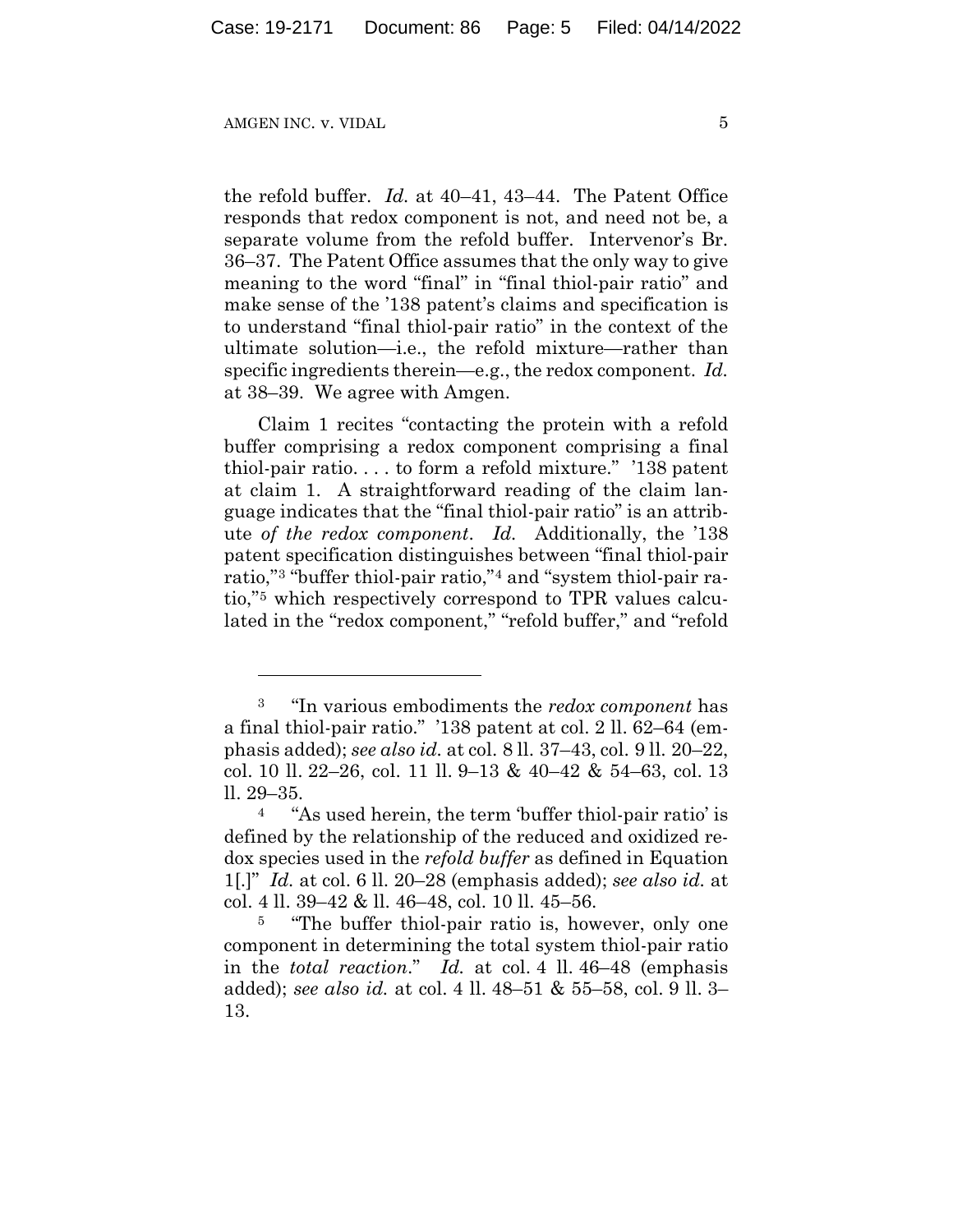mixture." In other words, the specification clearly and exclusively describes "final thiol-part ratio" as an attribute of the redox component. If claim 1 covered a TPR calculated in the refold buffer—as the Board construed and analyzed claim 1—claim 1 would have recited a "buffer thiol-pair ratio" rather than "final thiol-pair ratio." Moreover, the specification confirms that the redox component is a chemical or solution that is independent of the refold buffer by expressly defining "'redox component' [to] mean[] any *thiolreactive chemical or solution comprising such a chemical* that facilitates a reversible thiol exchange with another thiol or the cysteine residues of a protein." *Id.* at col. 6 ll. 63–66 (emphasis added).

Accordingly, claim 1 requires a redox component with concentrations of reductant and oxidant optimized using the TPR equation disclosed in the '138 patent. The Board's construction, which treats the claimed "final thiol-pair ratio" as an attribute of the redox component *in* the refold buffer rather than of the redox component *independent of* the refold buffer, is inconsistent with the plain language of claim 1 and the specification and is therefore unreasonably broad. *See In re Smith Int'l, Inc.*, 871 F.3d 1375, 1382–83 (Fed. Cir. 2017) (stating that "the Board cannot construe the claims so broadly that its constructions are unreasonable under general claim construction principles," and that giving claim terms "a strained breadth in the face of the otherwise different description in the specification [is] unreasonable" (internal quotation marks and emphasis omitted)). As such, the correct construction of "final thiol-pair ratio" in claim 1 under the broadest reasonable interpretation standard is "the relationship of the reduced and oxidized redox species used in the redox component," as defined by the following equation:

> $[reductant]^2$  $[oxidant]$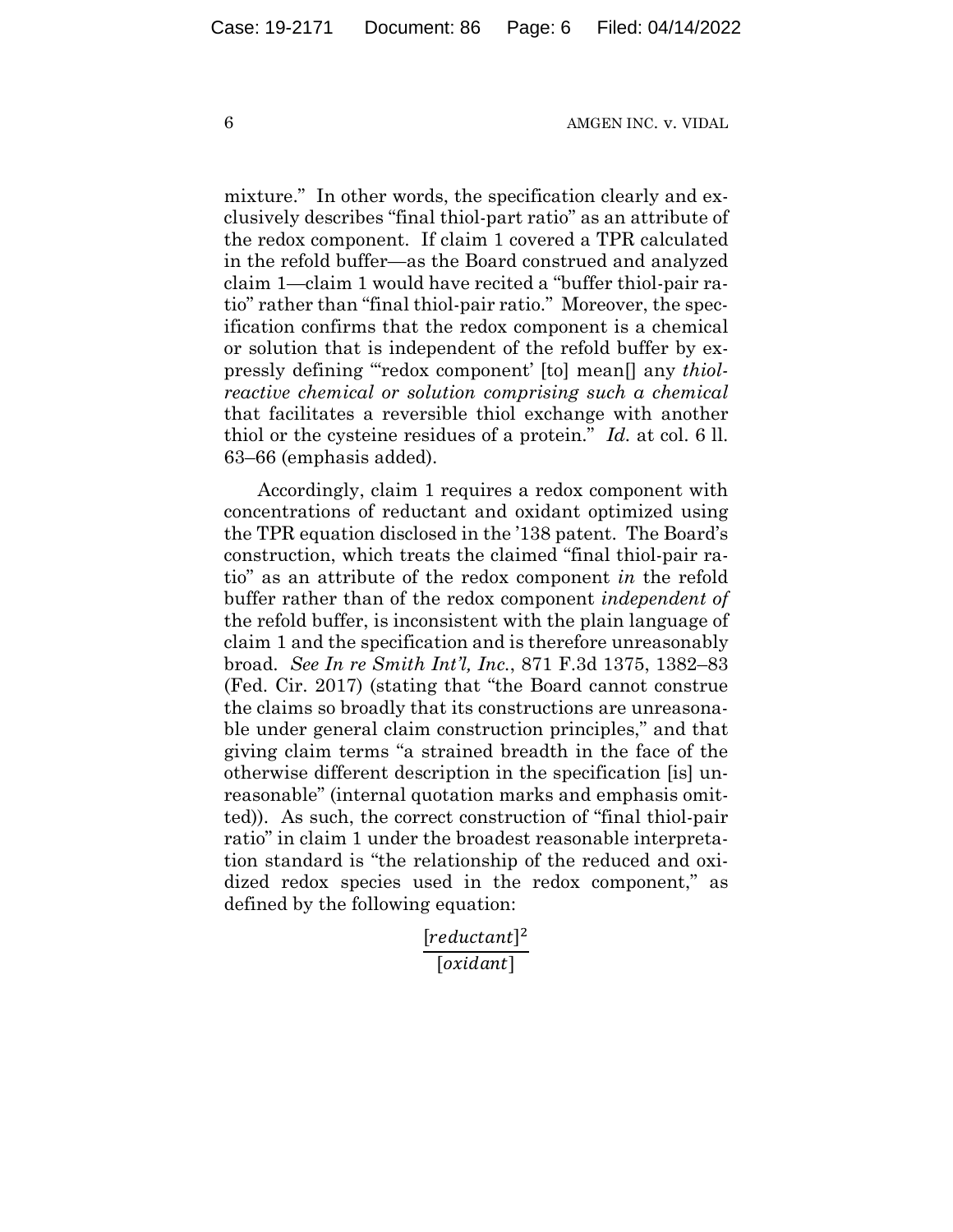*See* '138 patent at col. 8 ll. 37–43 ("Thiol-pair ratio [is] defined in Equation[] 1[.]"); *see also id.* at col. 10 ll. 22–26 (stating that "the redox component has a final thiol-pair ratio (*as defined herein*)") (emphasis added), col. 11 ll. 9–13 (same). We therefore hold that the Board misconstrued "final thiol-pair ratio."

C

On the evidence and arguments presented to the Board,<sup>6</sup> there is only one possible evidence-supported finding regarding patentability: Apotex failed to demonstrate that claims  $1-24$  are unpatentable under § 103(a). Nowhere in the record did Apotex present argument or evidence that Schlegl or Hevehan discloses calculating a final thiol-pair ratio in a redox component independent of the refold buffer. *See*, *e.g.*, J.A. 124–25 (Petition arguing that claim 1's "final thiol-pair ratio" is disclosed in Schlegl and Hevehan's respective refold buffers or mixtures). It is not necessary or appropriate to remand for the Board to determine whether claim 1 is unpatentable over the Schlegl-Hevehan combination under the correct construction of "final thiol-pair ratio" because the only conclusion supported by substantial evidence is that neither Schlegl nor Hevehan disclose a "final thiol-pair ratio." *See Owens Corning v. Fast Felt Corp.*, 873 F.3d 896, 902 (Fed. Cir. 2017) (explaining that in circumstances "where only one answer is supported by substantial evidence and there is neither a request nor an apparent reason to grant a second recordmaking opportunity, reversal is warranted"). That conclusion requires reversal of the Board's finding that claim 1

<sup>6</sup> The Patent Office argues for the first time on appeal that Schlegl or Hevehan teaches optimizing thiol concentrations of a redox component within a refold mixture. Intervenor's Br. 26–32. We do not consider this theory as it was not presented to the Board.